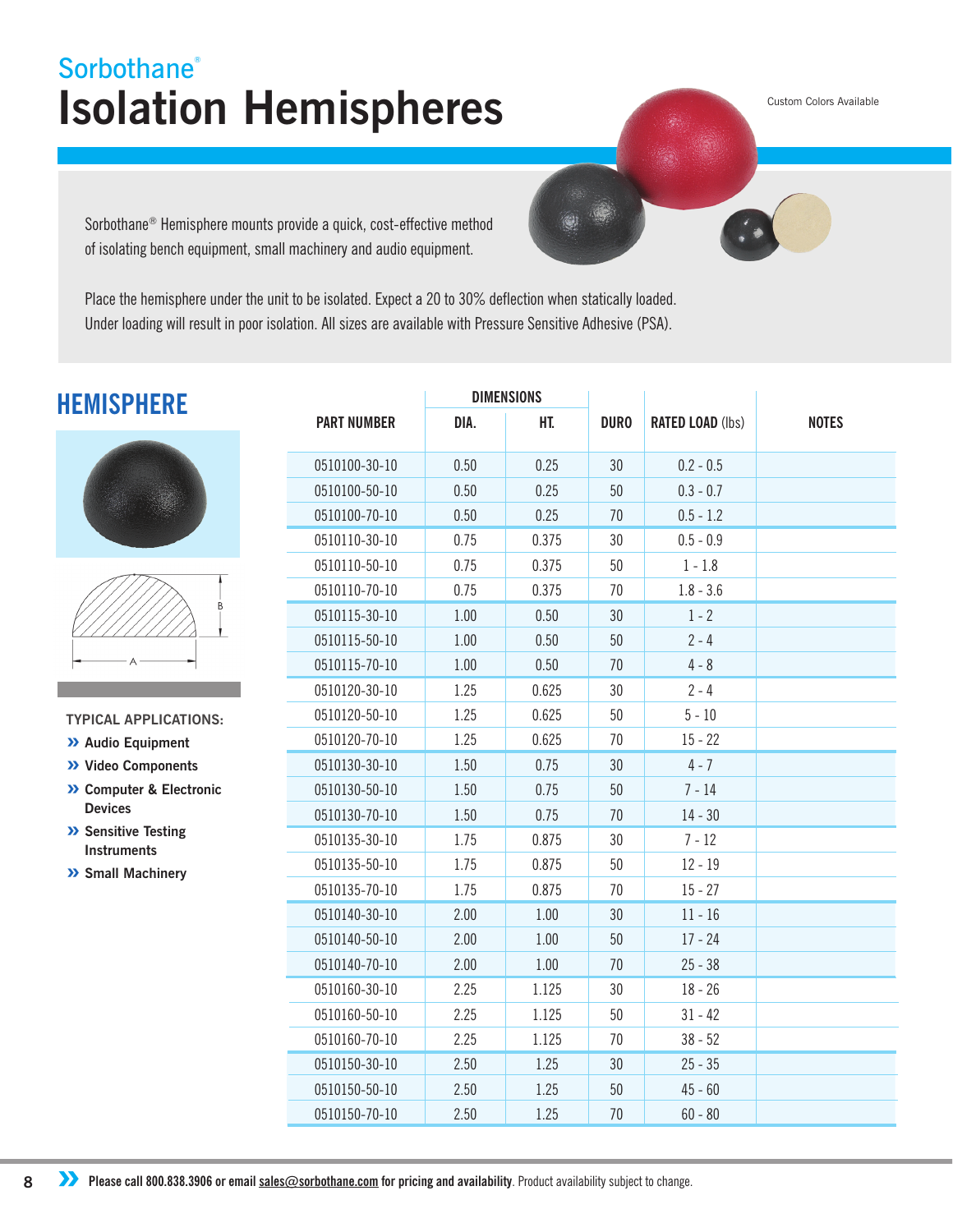# **HEMISPHERE**



| <b>HEMISPHERE</b>                                                                  |                    | DIMENSIONS |       |             |                         |              |
|------------------------------------------------------------------------------------|--------------------|------------|-------|-------------|-------------------------|--------------|
| with PSA                                                                           | <b>PART NUMBER</b> | DIA.       | HT.   | <b>DURO</b> | <b>RATED LOAD (lbs)</b> | <b>NOTES</b> |
|                                                                                    | 0510026-30-10      | 0.25       | 0.125 | 30          | $0.034 - 0.068$         |              |
|                                                                                    | 0510026-50-10      | 0.25       | 0.125 | 50          | $0.054 - 0.124$         |              |
|                                                                                    | 0510026-70-10      | 0.25       | 0.125 | 70          | $0.166 - 0.356$         |              |
|                                                                                    | 0510101-30-10      | 0.50       | 0.25  | 30          | $0.2 - 0.5$             |              |
|                                                                                    | 0510101-50-10      | 0.50       | 0.25  | 50          | $0.3 - 0.7$             |              |
|                                                                                    | 0510101-70-10      | 0.50       | 0.25  | 70          | $0.5 - 1.2$             |              |
|                                                                                    | 0510111-30-10      | 0.75       | 0.375 | 30          | $0.5 - 0.9$             |              |
| <b>AGGRESSIVE PRESSURE</b>                                                         | 0510111-50-10      | 0.75       | 0.375 | 50          | $1 - 1.8$               |              |
| <b>SENSITIVE ADHESIVE</b>                                                          | 0510111-70-10      | 0.75       | 0.375 | 70          | $1.8 - 3.6$             |              |
| Double coated tape with adhesive features<br>a thin polyester film for dimensional | 0510116-30-10      | 1.00       | 0.50  | 30          | $1 - 2$                 |              |
| stability and improved handling.                                                   | 0510116-50-10      | 1.00       | 0.50  | 50          | $2 - 4$                 |              |
| The adhesive provides exceptional<br>temperature and chemical resistance           | 0510116-70-10      | 1.00       | 0.50  | 70          | $4 - 8$                 |              |
| and withstands tough application                                                   | 0510121-30-10      | 1.25       | 0.625 | 30          | $2 - 4$                 |              |
| environments. Firm application pressure,<br>and the amount of adhesive-to-surface  | 0510121-50-10      | 1.25       | 0.625 | 50          | $5 - 10$                |              |
| contact, combines to develop superior                                              | 0510121-70-10      | 1.25       | 0.625 | 70          | $15 - 22$               |              |
| bonding strength.                                                                  | 0510131-30-10      | 1.50       | 0.75  | 30          | $4 - 7$                 |              |
|                                                                                    | 0510131-50-10      | 1.50       | 0.75  | 50          | $7 - 14$                |              |
|                                                                                    | 0510131-70-10      | 1.50       | 0.75  | 70          | $14 - 30$               |              |
|                                                                                    | 0510136-30-10      | 1.75       | 0.875 | 30          | $7 - 12$                |              |
|                                                                                    | 0510136-50-10      | 1.75       | 0.875 | 50          | $12 - 19$               |              |
|                                                                                    | 0510136-70-10      | 1.75       | 0.875 | 70          | $15 - 27$               |              |
|                                                                                    | 0510141-30-10      | 2.00       | 1.00  | 30          | $11 - 16$               |              |
|                                                                                    | 0510141-50-10      | 2.00       | 1.00  | 50          | $17 - 24$               |              |
|                                                                                    | 0510141-70-10      | 2.00       | 1.00  | 70          | $25 - 38$               |              |
|                                                                                    | 0510161-30-10      | 2.25       | 1.125 | $30\,$      | $18 - 26$               |              |
|                                                                                    | 0510161-50-10      | 2.25       | 1.125 | 50          | $31 - 42$               |              |
|                                                                                    | 0510161-70-10      | 2.25       | 1.125 | 70          | $38 - 52$               |              |
|                                                                                    | 0510151-30-10      | 2.50       | 1.25  | 30          | $25 - 35$               |              |
|                                                                                    | 0510151-50-10      | 2.50       | 1.25  | 50          | $45 - 60$               |              |
|                                                                                    | 0510151-70-10      | 2.50       | 1.25  | 70          | $60 - 80$               |              |

**DIMENSIONS**

 $\mathbf{r}$ 

 $\mathbf{r}$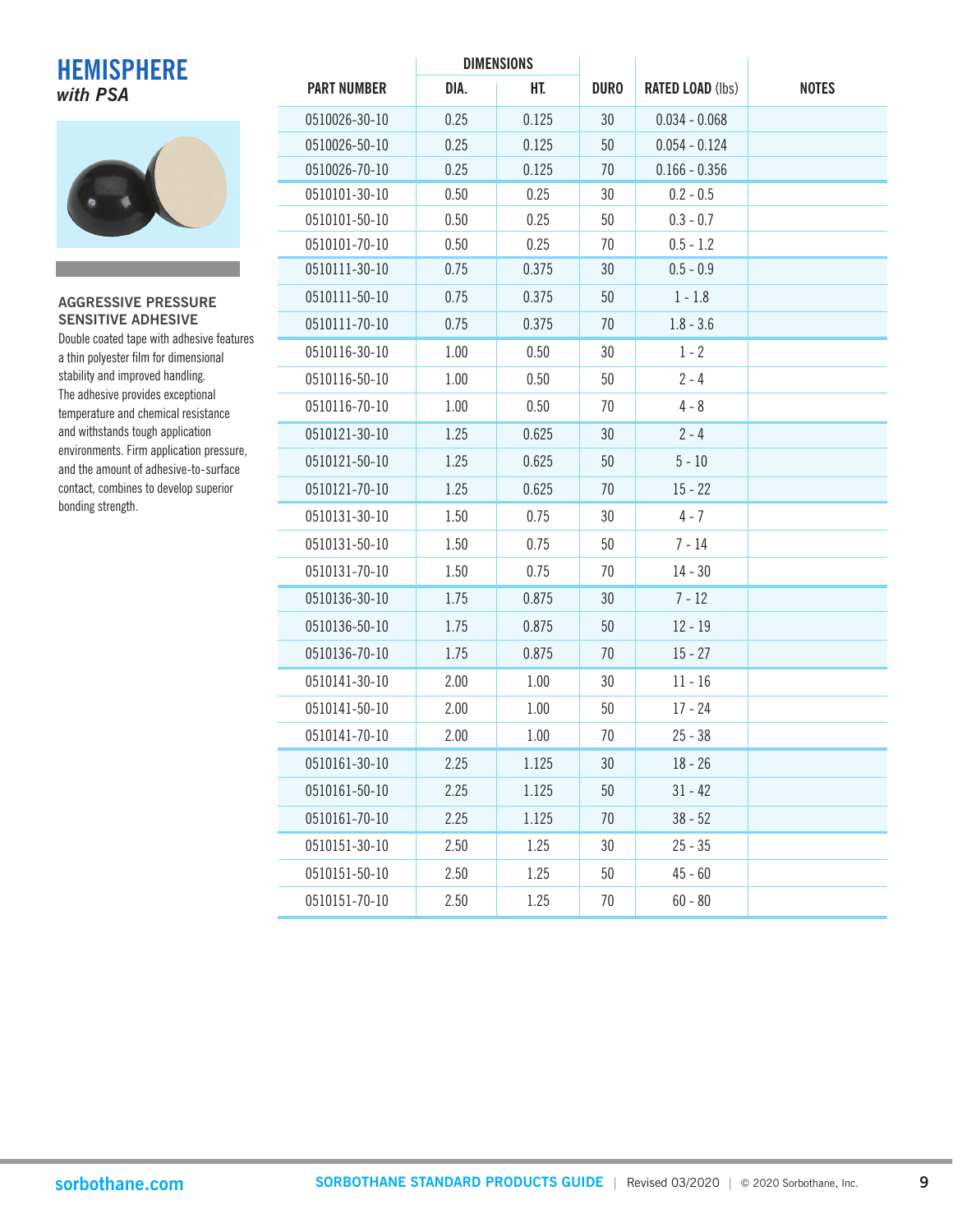#### **DIMENSIONS HEMISPHERE** *with Felt Dot*



|                    | <b>DIMENSIONS</b> |       |             |                         |              |
|--------------------|-------------------|-------|-------------|-------------------------|--------------|
| <b>PART NUMBER</b> | DIA.              | HT.   | <b>DURO</b> | <b>RATED LOAD (lbs)</b> | <b>NOTES</b> |
| 0510122-30-10      | 1.25              | 0.625 | 30          | $2 - 4$                 |              |
| 0510122-50-10      | 1.25              | 0.625 | 50          | $5 - 10$                |              |
| 0510122-70-10      | 1.25              | 0.625 | 70          | $15 - 22$               |              |
| 0510132-30-10      | 1.50              | 0.75  | 30          | $4 - 7$                 |              |
| 0510132-50-10      | 1.50              | 0.75  | 50          | $7 - 14$                |              |
| 0510132-70-10      | 1.50              | 0.75  | 70          | $14 - 30$               |              |
| 0510138-30-10      | 1.75              | 0.875 | 30          | $7 - 12$                |              |
| 0510138-50-10      | 1.75              | 0.875 | 50          | $12 - 19$               |              |
| 0510138-70-10      | 1.75              | 0.875 | 70          | $15 - 27$               |              |
| 0510142-30-10      | 2.00              | 1.00  | 30          | $11 - 16$               |              |
| 0510142-50-10      | 2.00              | 1.00  | 50          | $17 - 24$               |              |
| 0510142-70-10      | 2.00              | 1.00  | 70          | $25 - 38$               |              |
| 0510162-30-10      | 2.25              | 1.125 | 30          | $18 - 26$               |              |
| 0510162-50-10      | 2.25              | 1.125 | 50          | $31 - 42$               |              |
| 0510162-70-10      | 2.25              | 1.125 | 70          | $38 - 42$               |              |
| 0510152-30-10      | 2.50              | 1.25  | 30          | $24 - 34$               |              |
| 0510152-50-10      | 2.50              | 1.25  | 50          | $47 - 64$               |              |
| 0510152-70-10      | 2.50              | 1.25  | 70          | $64 - 84$               |              |

#### **DIMENSIONS HEMISPHERE**

*with Felt Dot & PSA*



|                    | <b>DIMENSIONS</b> |       |             |                         |              |
|--------------------|-------------------|-------|-------------|-------------------------|--------------|
| <b>PART NUMBER</b> | DIA.              | HT.   | <b>DURO</b> | <b>RATED LOAD (lbs)</b> | <b>NOTES</b> |
| 0510123-30-10      | 1.25              | 0.625 | 30          | $2 - 4$                 |              |
| 0510123-50-10      | 1.25              | 0.625 | 50          | $5 - 10$                |              |
| 0510123-70-10      | 1.25              | 0.625 | 70          | $15 - 22$               |              |
| 0510133-30-10      | 1.50              | 0.75  | 30          | $4 - 7$                 |              |
| 0510133-50-10      | 1.50              | 0.75  | 50          | $7 - 14$                |              |
| 0510133-70-10      | 1.50              | 0.75  | 70          | $14 - 30$               |              |
| 0510139-30-10      | 1.75              | 0.875 | 30          | $7 - 12$                |              |
| 0510139-50-10      | 1.75              | 0.875 | 50          | $12 - 19$               |              |
| 0510139-70-10      | 1.75              | 0.875 | 70          | $15 - 27$               |              |
| 0510143-30-10      | 2.00              | 1.00  | 30          | $11 - 16$               |              |
| 0510143-50-10      | 2.00              | 1.00  | 50          | $17 - 24$               |              |
| 0510143-70-10      | 2.00              | 1.00  | 70          | $25 - 38$               |              |
| 0510163-30-10      | 2.25              | 1.125 | 30          | $18 - 26$               |              |
| 0510163-50-10      | 2.25              | 1.125 | 50          | $31 - 42$               |              |
| 0510163-70-10      | 2.25              | 1.125 | 70          | $38 - 42$               |              |
| 0510153-30-10      | 2.50              | 1.25  | 30          | $24 - 34$               |              |
| 0510153-50-10      | 2.50              | 1.25  | 50          | $47 - 64$               |              |
| 0510153-70-10      | 2.50              | 1.25  | 70          | $64 - 84$               |              |